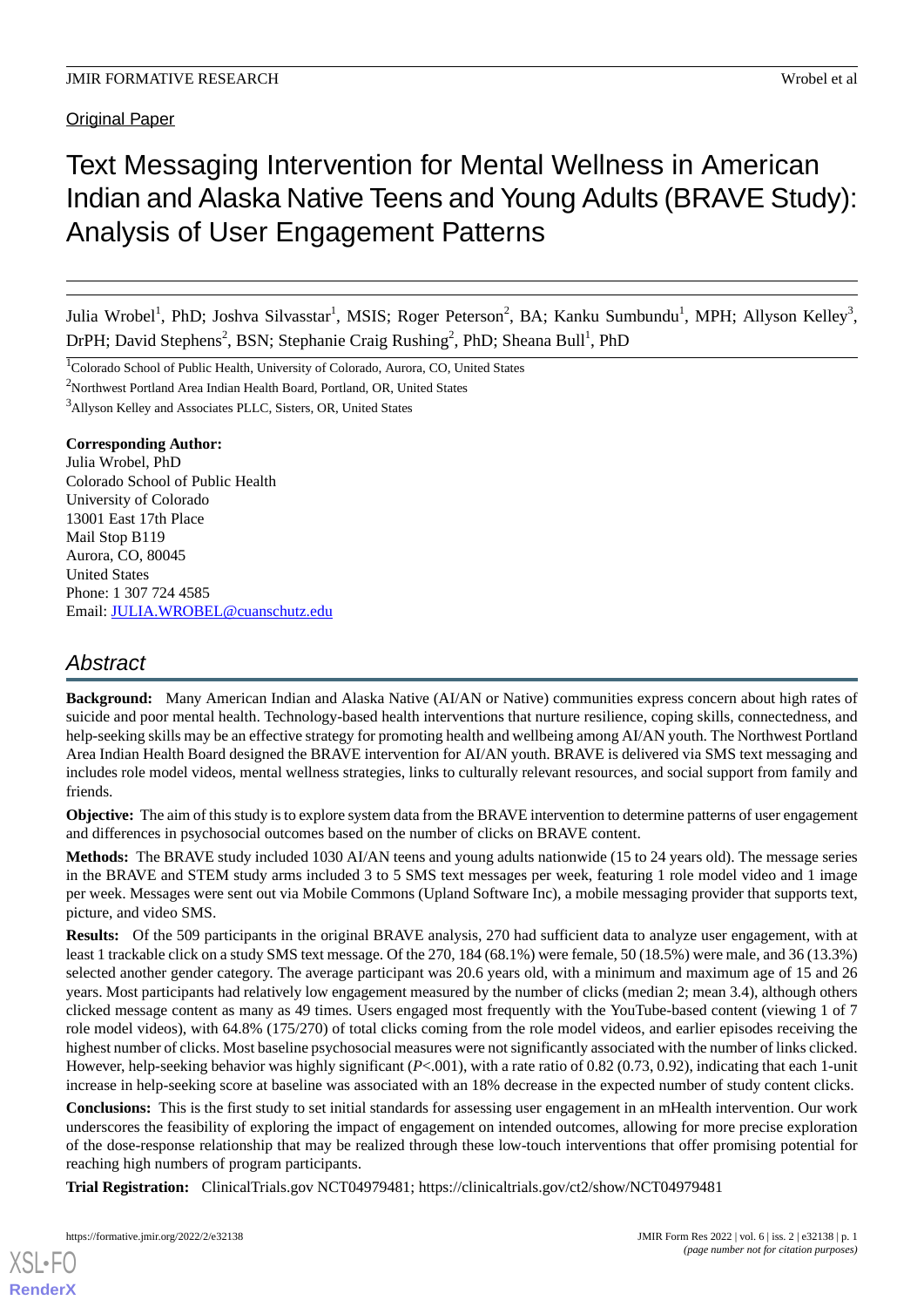### **KEYWORDS**

American Indian; Alaska Native; adolescent; mental health; help-seeking skills, text messaging; mHealth, behavioral intervention; user engagement; feasibility; engagement; low-touch; intervention

# *Introduction*

#### **Background**

In the United States, many youths face a mental health crisis, with 1 of every 5 considering suicide each year and 1 million attempting suicide [[1](#page-7-0)], now the third leading cause of death for this age group [[2](#page-7-1)]. The teen years are frequently cited as the time when suicidal ideation begins, which underscores an urgent need to support mental health for teens [\[3](#page-7-2),[4\]](#page-7-3). Suicide prevention and mental health promotion remain a critical challenge for American Indian and Alaska Native (AI/AN or Native) communities, in particular [\[5](#page-7-4)]. Among AI/AN youth in the 9th to 12th grade, the past-year prevalence of suicidal thoughts, planning, and attempts was nearly 15% in 2017 [\[6](#page-8-0)]. Suicide was the second leading cause of death for Native youth aged 10 to 24 years, a rate that is 2.5 times higher than the national average [\[7](#page-8-1)].

Multilevel interventions are critically needed to build protective factors against suicide and violence [[8\]](#page-8-2). According to the recent report, Culture Forward, key factors that protect against suicide include hope, self-efficacy, connectedness to family, community belonging, identity and participation in tribal culture, family living a traditional lifestyle, self-determination, spirituality, connectedness to community and lands, and talking to family and friends about problems [\[9](#page-8-3)]. Technology-based health interventions that nurture self-esteem, help-seeking skills, and connectedness to their self, peers, family, community, and the natural environment may be an effective strategy for promoting health and wellbeing for AI/AN youth.

#### **Mobile and Digital Technologies**

There is growing evidence of the efficacy of interventions that use mobile and digital technologies to support healthy behaviors, including mental health [\[10](#page-8-4)], although efficacy varies across text message programs. Researchers in this domain have limited information and agreement on optimal strategies for designing engaging SMS text message content, measuring engagement, if the timing and dose of messages moderates or mediates outcomes, or if there is a specific threshold for engagement to realize intervention effects.

We know from prior research in mobile and digital health that attention to the design and content of text messages [[11\]](#page-8-5) is important to increase engagement with messaging, and that health communication theory can be employed to frame text messages in a way that increases their resonance for diverse demographics (eg, various genders, races, ethnicities) [[12\]](#page-8-6). A meta-analysis of health promotion interventions relying on text messages supported this notion, demonstrating that targeted messages (ie, generating messages that resonate for a specific demographic such as men, younger adults, African American individuals, or Latino individuals) combined with tailored messages (ie, making content specific to individuals based on

information they provide), produce significantly greater effects compared to more generic messages [\[13](#page-8-7)].

Researchers have used various approaches to measure engagement with mobile and digital health interventions, including in-depth interviews with users, ecological momentary assessment (EMA), and reviews of system use data [[14\]](#page-8-8). However, currently, there is a lack of agreement on the best strategy to measure participants'engagement with health-related text messages. EMA, which deploys brief surveys to occasionally poll users about engagement, requires users to complete the surveys to document their engagement, so although useful, this may be challenging to implement. Another strategy is to rely on backend user data to document engagement, a more passive and potentially less cumbersome approach.

The consideration of dose and the appropriate level of engagement with SMS text messaging is important given assumptions that a certain threshold of engagement is necessary to generate intervention effects [[15-](#page-8-9)[17\]](#page-8-10), and evidence that participants demonstrate waning interest in text messages over time, sometimes precipitously [[18-](#page-8-11)[22](#page-8-12)].

In this paper, we focus on a review of system data for a study conducted to assess the efficacy of an SMS text messaging intervention to promote mental wellness in AI/AN teens and young adults. Prior papers have focused on the formative design of the intervention, recruitment methods, and the efficacy of the BRAVE intervention [\[23](#page-8-13),[24\]](#page-8-14). Here, we analyze an array of patterns in user engagement using passively collected backend user data. Our objectives are to understand which content was most popular, analyze the timing of messaging and engagement, and test the association between high engagement and efficacy outcomes.

## *Methods*

#### **Research Partners**

The BRAVE intervention was designed by the THRIVE and We R Native adolescent health teams at the Northwest Portland Area Indian Health Board (NPAIHB). The NPAIHB is a regional, tribal nonprofit organization that represents 43 federally recognized tribes in Washington, Oregon, and Idaho. The Northwest Tribal Epidemiology Center is housed under NPAIHB and provides support through research, surveillance, and public health capacity building in partnership with the Northwest Tribes. NPAIHB partnered with the mHealth Impact Lab at the Colorado School of Public Health to develop, implement, and evaluate the BRAVE intervention. NPAIHB recruited study participants and delivered SMS text messages, and the mHealth Impact Lab led the design of data collection tools, data collection, and analysis. The partnership was supported by the Technology & Adolescent Mental Wellness (TAM) program, run by the Social Media and Adolescent Health

 $XS$  $\cdot$ FC **[RenderX](http://www.renderx.com/)**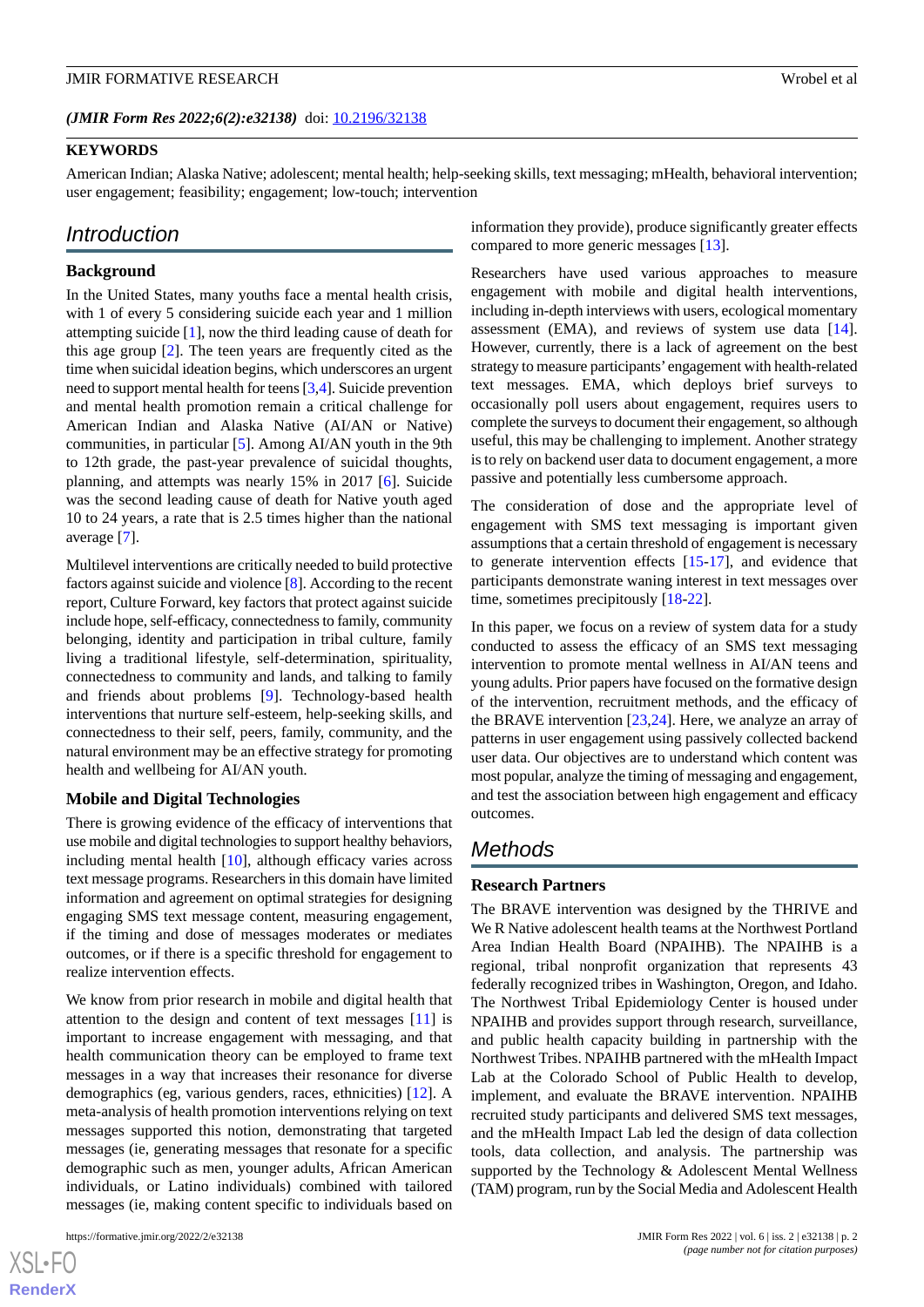Research Team and housed within the Department of Pediatrics at the University of Wisconsin-Madison.

#### **Study Overview, Population, and Recruitment**

All data collection methods were approved by the Portland Area Indian Health Service Institutional Review Board in Portland, Oregon (1384639). All instruments and data collection methods were reviewed and approved by the institutional review board before data collection took place.

Youth who enrolled in the study received either 8 weeks of BRAVE text messages or 8 weeks of STEM text messages, then crossed over to the other arm and received the next set of messages. The message series in both study arms included 3 to 5 text messages per week, featuring 1 role model video and 1 image per week.

The BRAVE intervention was designed to amplify and reinforce healthy social norms and cultural values, teach suicide warning signs, prepare youth to initiate difficult conversations with peers and trusted adults, encourage youth to access mental health resources (ie, tribal clinics, chat lines), destigmatize mental health services, and connect youth to trusted adults. The message series included links to 7 role model videos (1 to 3 minutes long each) that featured relatable characters experiencing and addressing violent behavior, alcohol misuse, and suicidality

(through the eyes of a perpetrator, an intimate partner violence survivor, and a peer bystander), intended to demonstrate important coping strategies and help-seeking skills.

#### **Participant Recruitment and Eligibility**

Participant recruitment occurred via We R Native's social media channels (Facebook and Instagram, including text messaging on these platforms) and listservs associated with tribes, tribal health organizations, Indian education, and human service organizations that serve AI/AN teens and young adults. Youth were asked to text the keyword BRAVE to a short code, which triggered a series of eligibility and consent text messages, including a link to a web-based consent form for more information about this study.

The study included self-identified AI/AN youth ages 15 to 24 years. All participants were required to have a cell phone with text message capabilities. To enroll, participants were required to complete the presurvey. Those who met the eligibility requirements and completed the presurvey were randomly assigned to a study arm (n=1030) and invited to complete a baseline survey and 3 follow-up surveys. Participants received a US \$10 amazon gift code for each survey they completed, for a compensation of up to US \$40 per person in appreciation for their time. [Figure 1](#page-2-0) summarizes participant recruitment, randomization, and user engagement.

<span id="page-2-0"></span>**Figure 1.** Flowchart summarizing participant recruitment and randomization.



#### **Delivery of BRAVE Messages**

For consistency across the 2 study arms, the regular intervention text messages were scheduled to go out in the evenings (between 4 PM and 6 PM EDT). The messages were sent out via Mobile Commons (Upland Software Inc), a mobile messaging provider that supports text, picture, and video SMS [[25\]](#page-8-15). Mobile Commons allows users to track both message delivery and message engagement (ie, link clicks).

To analyze message delivery, we tracked when each message was delivered, its content, and the participant's phone number. Mobile Commons also tracks message engagement by generating a record each time a study participant clicks a link from an SMS text message. For each record we stored the exact time the message was clicked, the message content, and the participant's phone number and IP address.

[XSL](http://www.w3.org/Style/XSL)•FO **[RenderX](http://www.renderx.com/)**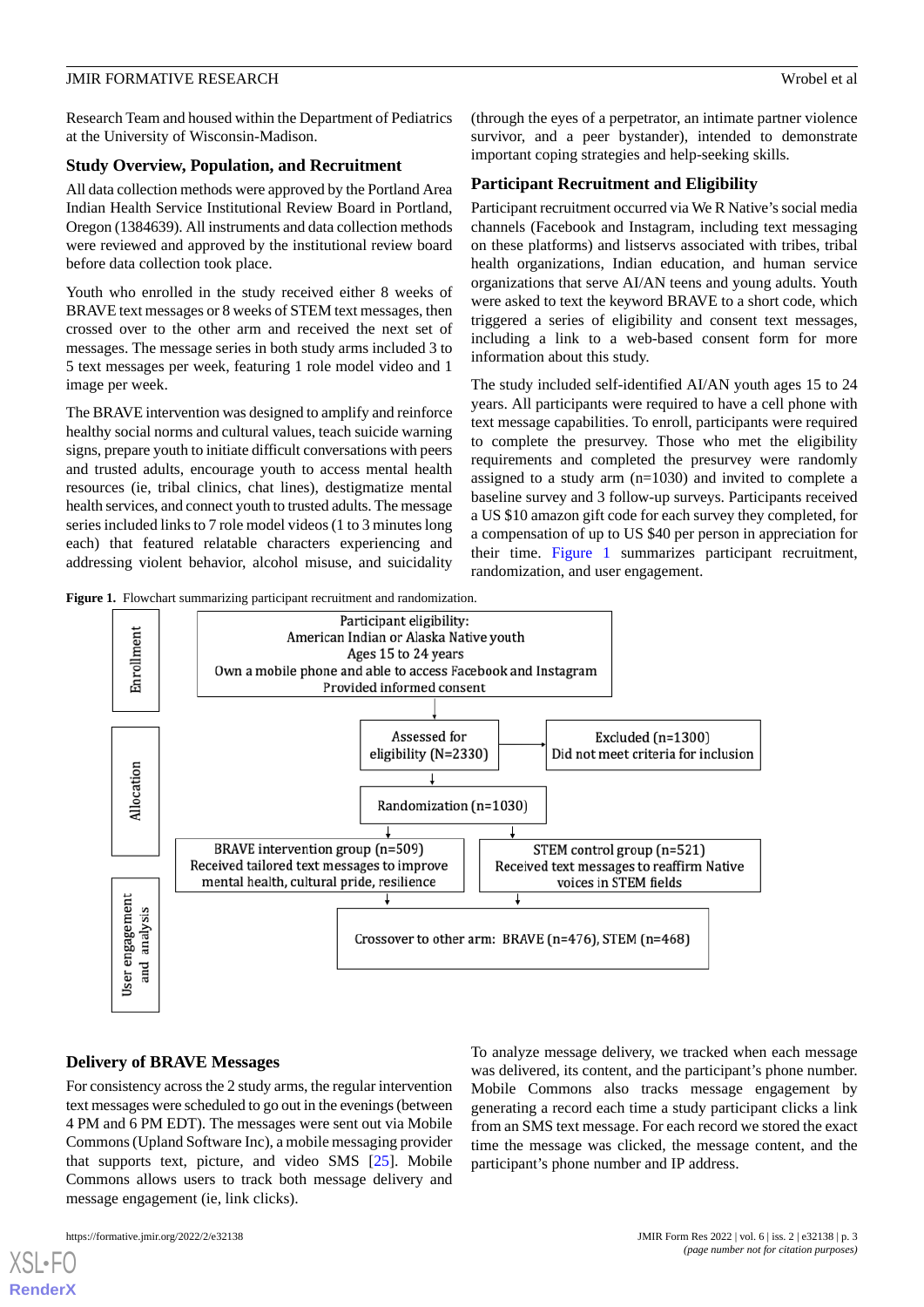#### **Data Sets**

The Mobile Commons engagement data required substantial data cleaning, which is described below. We produced 2 data sets for analysis. The first data set examined the relationship between the timing of message delivery and timing of message or link clicks for all messages, where link click and message click are used interchangeably and define an event where a subject clicked the link within a message. The second data set merges the engagement data with demographic (gender, age) and efficacy data from the BRAVE study. This enabled us to analyze the number of clicks by gender, message content, and psychosocial health outcomes. All participants were required to complete the baseline survey at the time of enrollment. Enrollees were asked to complete the same survey after the first set of messages. At the end of the intervention period (2 months), participants crossed over to receive the second set of messages and were asked to complete the survey a third time. The study team discontinued communication and asked participants to complete the final survey 90 days later.

#### **Psychosocial Survey Measures**

The psychosocial survey measures were influenced by the Healing of the Canoe Survey as part of the Tribal Health: Reaching out InVolves Everyone project [\[26](#page-8-16)] and taken from validated survey tools, including the Youth Risk Behavior Surveillance Survey [\[27](#page-9-0)], the Youth Coping Responses Inventory [\[28](#page-9-1)], the Child and Youth Resilience Measure [[29\]](#page-9-2), the Bandura Self-Efficacy Beliefs of Adolescents Scale [[30\]](#page-9-3), the Counseling and Help Seeking Questionnaire [\[31](#page-9-4)], and the Rosenberg Self-Esteem Scale [\[32](#page-9-5)]. Outcomes of interest included health, help-seeking behavior, identification with cultural heritage (cultural identity), self-efficacy, self-esteem, negative coping behavior (alcohol and drug misuse), positive coping behavior, and resilience. Each measure is an aggregate score calculated from multiple survey questions, as defined in [[23](#page-8-13)[,24](#page-8-14)].

#### **Analysis**

All statistical analyses were completed using or R, version 4.0 (R Foundation for Statistical Computing) [\[33](#page-9-6)]. All statistical tests were considered significant when *P*<0.05. Descriptive statistics were calculated to summarize engagement levels, assess which message content was most popular, and compare engagement across genders. To increase the power of our analyses, we collapsed gender into three categories (male, female, and other).

The analysis of the relationship between user engagement and efficacy measures at baseline including health, resilience, coping skills, self-efficacy, self-esteem, cultural pride and identity, and help-seeking behavior was performed using Poisson regression. A separate Poisson regression model was used for each efficacy measure, with user engagement measured by the number of clicks and composite score of the efficacy measure as the model covariate of interest. We report the exponentiated coefficients and 95% confidence intervals from the Poisson regression models, which are interpreted as rate ratios.

# *Results*

#### **Participant Characteristics and Engagement**

Of the 509 participants randomized to the BRAVE arm of the study after enrollment, 270 had 1 trackable click on a study-related message that could be matched to baseline BRAVE survey data using their cell phone number. The gender breakdown of the 270 participants is as follows: 184 were female (68.1%), 50 were male (18.5%), and 36 selected another gender category (13.3%). The average participant was 20.6 years old, with a minimum and maximum age of 15 and 26 years, respectively. [Table 1](#page-3-0) shows summary statistics for the number of links clicked in the data set, broken down by gender. The data are highly skewed, where most of the 270 users had relatively low engagement as measured by the number of clicks (median 2; mean 3.4), although some users clicked message links as many as 49 times.

<span id="page-3-0"></span>**Table 1.** Maximum, mean, and median number of links clicked for users with at least 1 trackable link on a study-related message.

| Gender category     | Maximum number of clicks | Mean number of clicks | Median number of clicks |
|---------------------|--------------------------|-----------------------|-------------------------|
| Female $(n=184)$    | 36                       | 3.2                   |                         |
| Male $(n=50)$       | 27                       | 3.3                   |                         |
| Other $(n=36)$      | 49                       | 4.4                   |                         |
| All users $(n=270)$ | 49                       | 3.4                   |                         |

Users engaged most frequently with the YouTube-based content featuring role model videos, with 64.7% (565/873) of the total clicks derived from the BRAVE video episodes, and earlier episodes receiving the highest number of views. Of the 270 users with at least 1 trackable link, 128 (47.4%) opened the first

YouTube video (Episode 1: Alex), 112 (41.5%) opened the second YouTube video (Episode 2: Chris), and 96 (35.6%) clicked a link on the We R Native webpage article about resilience. A breakdown of engagement by type of message is provided in [Table 2](#page-4-0).

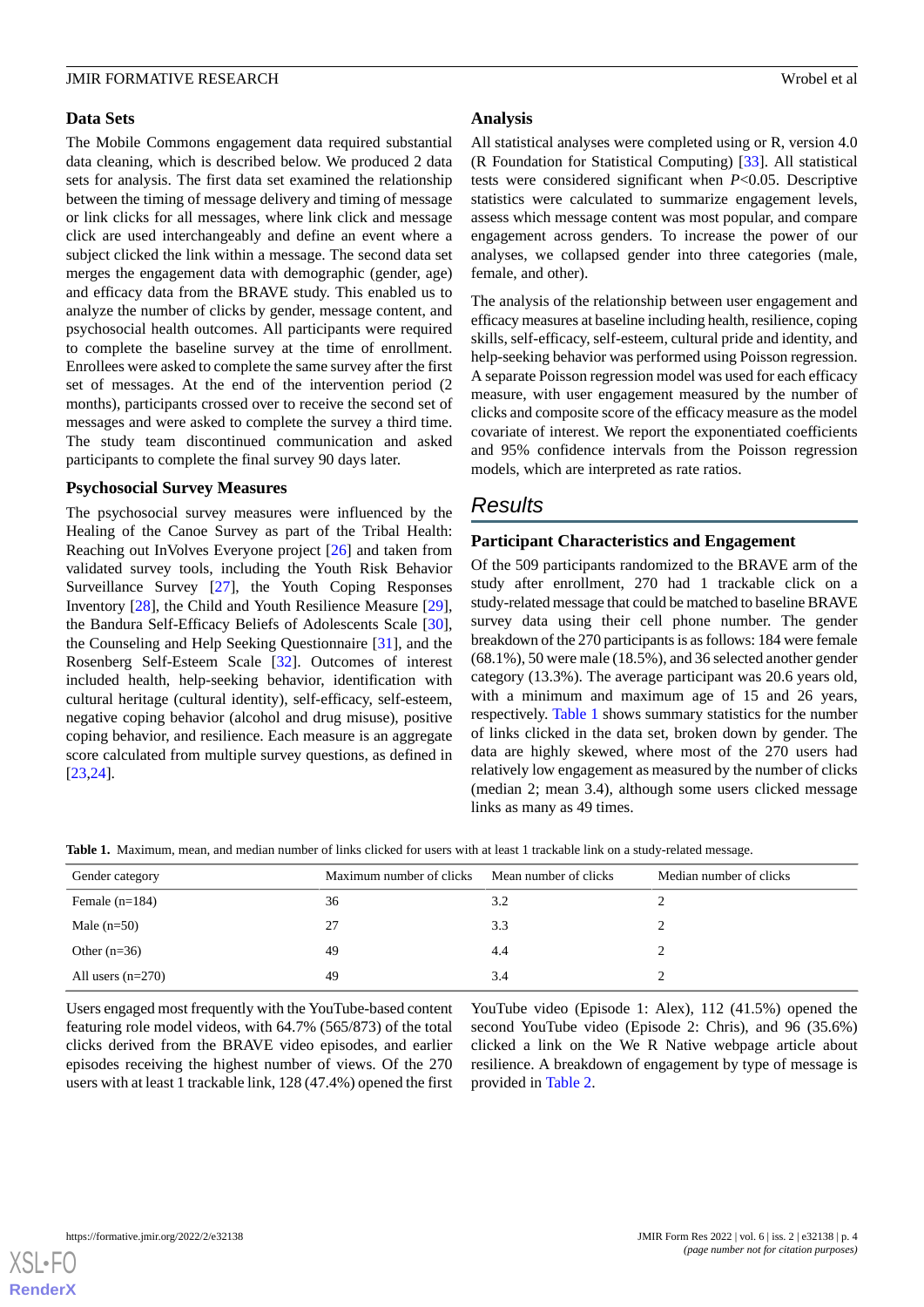#### JMIR FORMATIVE RESEARCH Wrobel et al

<span id="page-4-0"></span>

| Table 2. Count and frequency of clicks and number of unique users who accessed each type of message. <sup>a</sup> |  |  |
|-------------------------------------------------------------------------------------------------------------------|--|--|
|                                                                                                                   |  |  |

| Message content                                          | Total clicks $(n=873)$ , n $(\%)$ | Number of unique users $(n=270)$ , n<br>(%) | Mean clicks per user<br>(maximum) |
|----------------------------------------------------------|-----------------------------------|---------------------------------------------|-----------------------------------|
| We R Native YouTube video: Episode 1: Alex               | 165(18.9)                         | 128 (47.4)                                  | 1.31(7)                           |
| We R Native YouTube video: Episode 2: Chris              | 144(16.5)                         | 112(41.5)                                   | 1.33(6)                           |
| We R Native article: How Does a Person Become Resilient? | 128(14.7)                         | 96 (35.6)                                   | 1.36(5)                           |
| We R Native YouTube video: Episode 4: Alex               | 76 (8.7)                          | 49(18.1)                                    | 1.58(11)                          |
| We R Native YouTube video: Episode 3: Benny              | 71(8.1)                           | 59 (21.9)                                   | 1.22(4)                           |
| We R Native YouTube video: Episode 5: Chris              | 66 (7.6)                          | 41 (15.2)                                   | 1.67(9)                           |
| Resource article on domestic or dating violence/abuse    | 62(7.1)                           | 45 (16.7)                                   | 1.43(8)                           |
| We R Native YouTube video: Episode 6: Benny              | 44 (5)                            | 36(13.3)                                    | 1.3(4)                            |
| We R Native article: Creating Safe Spaces                | 41 (4.7)                          | 28(10.4)                                    | 1.66(7)                           |
| Resource on healthy relationships and dating             | 34 (3.9)                          | 27 (10)                                     | 1.29(4)                           |
| <b>StrongHearts Native Helpline</b>                      | 24(2.7)                           | 15(5.6)                                     | 1.69(6)                           |
| Tradition Not Addiction community Facebook page          | 19(2.2)                           | 16(5.9)                                     | 1.47(6)                           |

<sup>a</sup>Numbers are provided for the total (unique users).

Figure 2. Total clicks by hour and weekday.

#### **User Engagement Times**

<span id="page-4-1"></span>A time-dependent analysis of the engagement data shows that participants tend to interact with content at specific times of the day and days of the week, and are most likely to click on a message soon after it was sent. [Figure 2](#page-4-1) shows a histogram of the distribution of clicks by hour of the day (top panel) and by day of the week (bottom panel). Messages were most often clicked in the evening hours. Wednesday is the day of the week

when links were most often clicked. An analysis of when users tended to interact with the content compared to when the content is sent is provided [Table 3. Table 3](#page-5-0) summarizes (in percentiles) the time elapsed (in minutes) from when a message was sent out by the BRAVE team to when a user clicked on it. For example, 50% of messages were clicked on less than 1 minute after they were sent, and 75% of messages were clicked on less than 24 hours after they were sent.







[XSL](http://www.w3.org/Style/XSL)•F **[RenderX](http://www.renderx.com/)**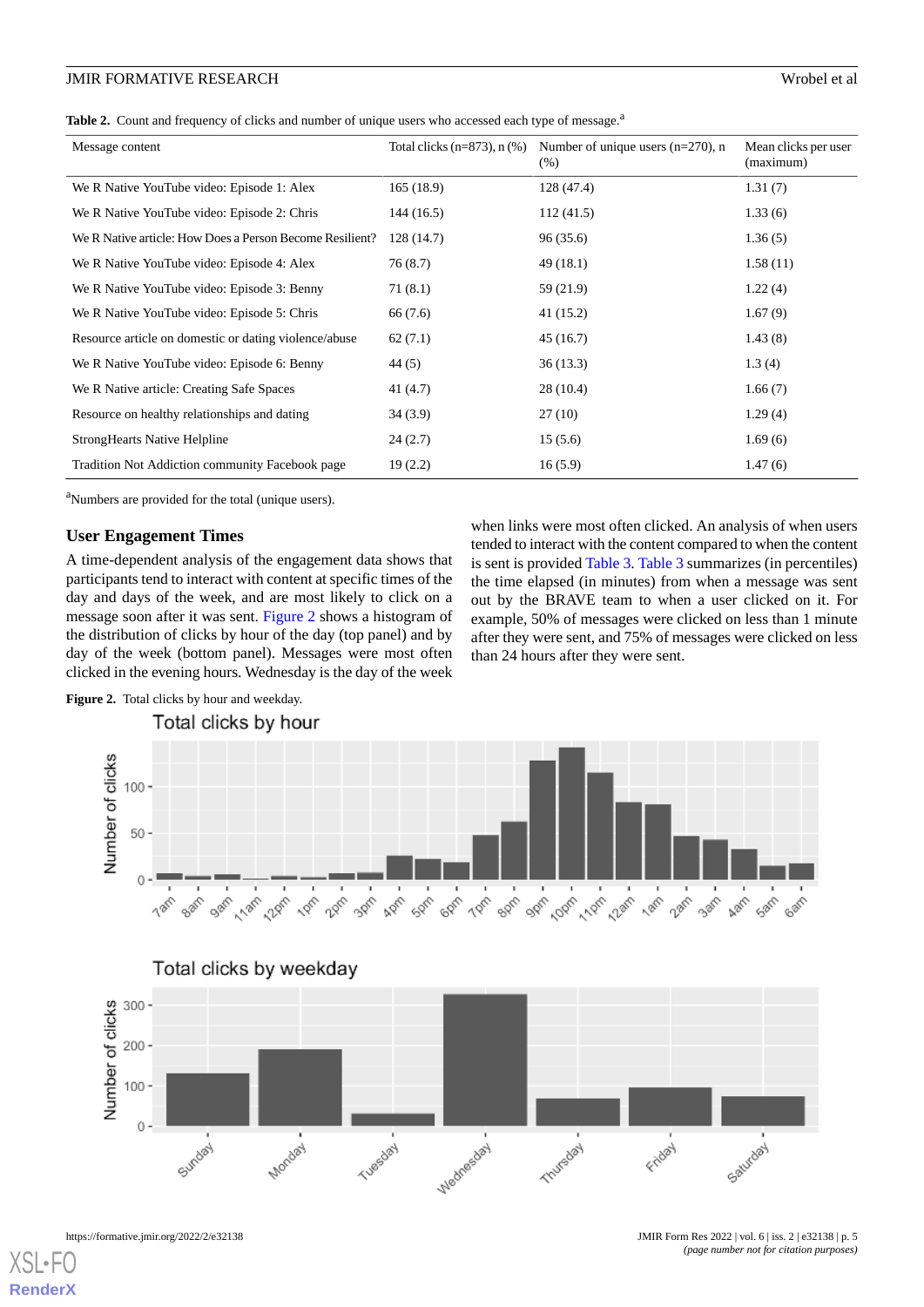<span id="page-5-0"></span>Table 3. Percentile of messages clicked by the time elapsed.<sup>a</sup>

| Percentile of messages | Time elapsed  |
|------------------------|---------------|
| 50                     | $<$ 1 minute  |
| 75                     | $<$ 24 hours  |
| 90                     | $<$ 100 hours |
| 99                     | $<$ 37 days   |

<sup>a</sup>Time elapsed was calculated based on when the message was sent and when the message was clicked.



**Figure 3.** Scatter plots of the composite score at baseline for each efficacy measure against the number of clicks.

Finally, we analyzed the correlation between the number of links clicked and composite scores for the psychosocial outcome measures described in the BRAVE efficacy paper [\[23](#page-8-13),[24\]](#page-8-14). The measure scores are on a continuous scale of 1 to 5, which is a composite score across survey questions that were used and reported in BRAVE efficacy paper [\[23](#page-8-13),[24\]](#page-8-14). Plots of composite scores at baseline for each efficacy measure against the number of clicks are shown in [Figure 2.](#page-4-1) The blue line indicates a linear least squares fit through the data. In these plots, although the strength of the association does not appear to be large, the lines show the direction of association for each measure. For the health efficacy measure, a positive association was observed with the number of clicks, and for all other measures the association appears to be flat or negative.

We analyzed each of the efficacy measures separately using a Poisson regression model with number of clicks as the outcome.

Exponentiated coefficients from these models can be interpreted as rate ratios and are provided in [Table 4](#page-6-0), along with 95% confidence intervals and *P* values. Most efficacy measure scores at baseline were not significantly associated with the number of clicks. However, help-seeking behavior was highly significant (*P*<.001), with a rate ratio of 0.82 (0.73, 0.92), indicating that each 1-unit increase in help-seeking score at baseline is associated with an 18% decrease in the expected number of clicks throughout the study. Alternatively, one could say that someone with a help-seeking score of 4 at baseline has, on average, 0.82 times the number of clicks of someone with a help-seeking score of 5 at baseline. Higher help-seeking scores at baseline indicate those who are more likely to seek help for themselves or others; this relationship indicates that having a self-described higher amount of help-seeking behavior at baseline may actually make someone less likely to click frequently. This is a surprising finding.

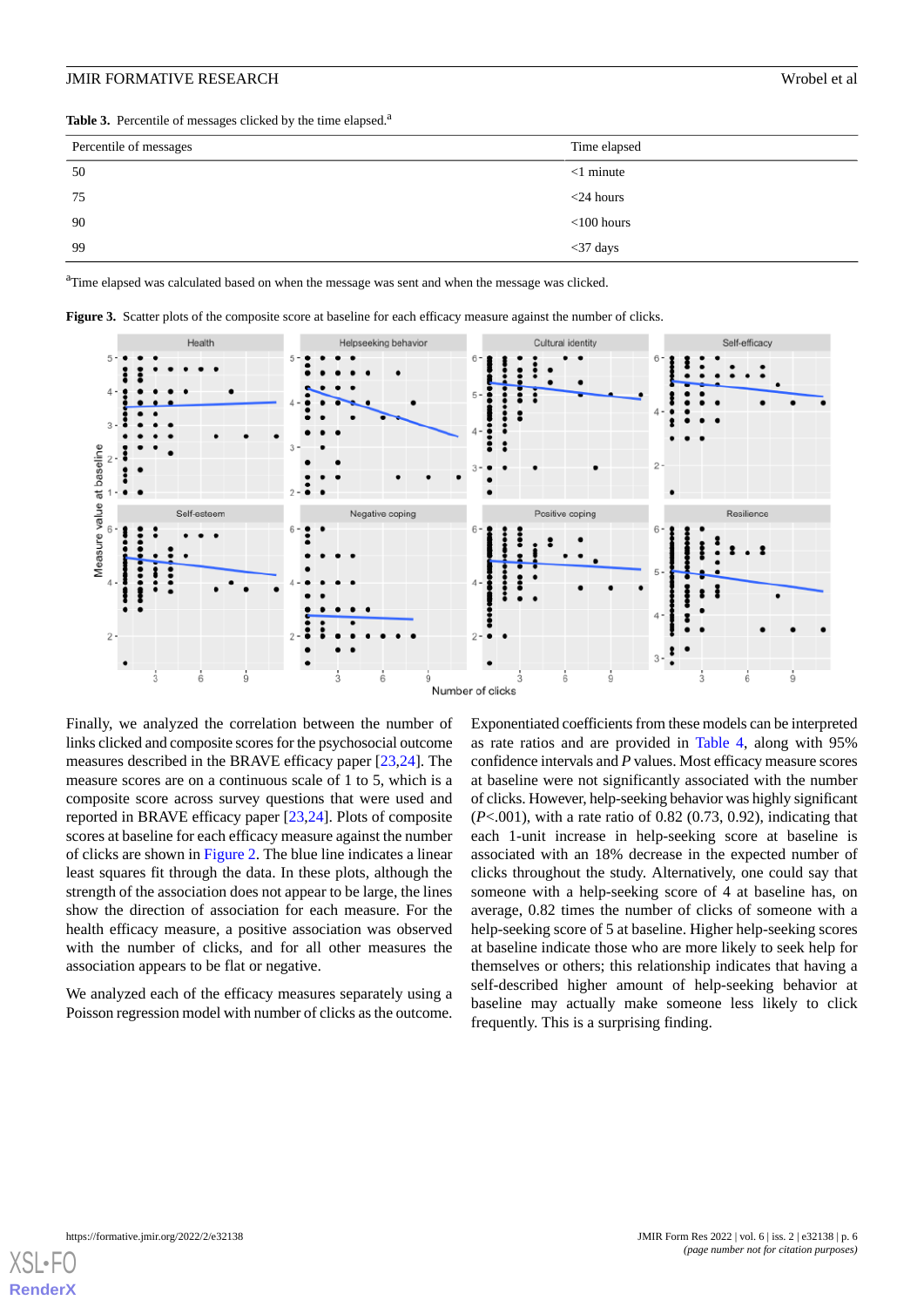#### **JMIR FORMATIVE RESEARCH** Wrobel et al.

<span id="page-6-0"></span>**Table 4.** Poisson regression results.<sup>a</sup>

| Measure               | Rate ratio (95% CI) | $P$ value |
|-----------------------|---------------------|-----------|
| Health                | 1.02(0.93, 1.12)    | .74       |
| Resilience            | 0.89(0.78, 1.02)    | .10       |
| Negative coping       | 0.99(0.91, 1.08)    | .81       |
| Positive coping       | 0.95(0.86, 1.06)    | .38       |
| Self-efficacy         | 0.89(0.79, 1.01)    | .07       |
| Self-esteem           | 0.90(0.81, 1.01)    | .07       |
| Cultural identity     | 0.91(0.8, 1.03)     | .14       |
| Help-seeking behavior | 0.82(0.73, 0.92)    | < 0.001   |

<sup>a</sup>Each row in the table represents results from a Poisson regression model with the number of clicks as the outcome and the indicated BRAVE measure as the covariate of interest.

# *Discussion*

#### **Principal Findings**

This paper offers an approach for passively measuring user engagement with a technology-based intervention to support mental health among AI/AN youth. The contributions of the paper are twofold; first, the methods contribute specific strategies for measuring engagement in technology-based health promotion interventions, an important contribution that offers a partial solution to address the limited agreement on how to measure and document engagement with technology-based solutions to promote health. Second, we offer data that help elucidate the breadth and impact of engagement for a nationwide mHealth intervention that successfully recruited participants from a hard-to-reach group, Native youth.

We offer specific strategies to document engagement with an SMS text messaging campaign, including documenting the total number of messages reviewed, time of day, day of the week, and immediacy of engagement (ie, how soon after messages are distributed are they read?). The findings of this paper illustrate important engagement outcomes that can be useful to establish realistic expectations for the level of intensity and population reach for a health-related SMS text messaging campaign. Few SMS text messaging interventions track engagement specifically and then conduct analyses that explore the impact of greater engagement on outcomes. We believe doing so is becoming easier to accomplish and can offer greater programmatic insight into SMS content, intensity, and series length that can become standard measures in future program implementation.

Factors that contribute to differences in user engagement should be explored in future studies. Contextual factors that may explain user engagement include social and environmental priorities within Native populations. Individual and community-level factors that likely influence engagement include phone ownership, network access, cost of devices, network infrastructure, and location [[34\]](#page-9-7). One SMS intervention to support healthy lifestyle interventions among AI families reported different engagement levels based on urban and rural status, where urban participants liked and commented on posts more than rural participants [\[35](#page-9-8)] Phone number changes may

 $X$ SL•F $C$ **[RenderX](http://www.renderx.com/)** also account for lower engagement. The Healthy Children, Strong Families 2 study reported that nearly one-third of AI participants changed their phone number during the intervention [[35\]](#page-9-8).

Although there was only modest engagement with the clickable SMS messages, it is of particular interest to note the findings that demonstrate a positive association between greater engagement with messages and self-reported help-seeking behavior, suggesting that engagement with 3 or more messages has a positive impact on overall help-seeking behavior for participants. This is among a very limited number of studies we are aware of that is able to elucidate a particular number of engagements that is needed to generate benefit, whether for in-person or virtual interventions [[21\]](#page-8-17). The data showing that greater self-reported help-seeking behavior is associated with less engagement are challenging to interpret. It may be that people with a greater sense of efficacy seeking help at baseline did not consider the BRAVE messages personally relevant as they already had tools they employed to support their mental health and wellbeing.

As the use of SMS text messaging for health promotion becomes more commonplace, having standards for measuring engagement should become more accepted and is expected to help in the evaluation of these interventions. In addition, we believe that more dose-finding studies are needed to ascertain the optimal message delivery for mHealth text messages interventions like BRAVE [\[15](#page-8-9),[16](#page-8-18)[,36](#page-9-9)]. BRAVE was designed to engage users with bidirectional messaging. Previous studies report positive outcomes from 1-way SMS text messaging interventions, including increased clinical appointments, childhood vaccinations, and malaria control [[37,](#page-9-10)[38](#page-9-11)]. SMS interventions are particularly useful for low- to middle-income countries and marginalized groups in the United States because users do not pay for incoming messages. Cost and user considerations should be carefully weighed when designing SMS interventions for these populations.

We assert that our methods have helped to set initial standards for what can be measured, while offering some caution for the limitations of these measures given current technological capabilities for SMS text messaging campaigns. Importantly, our work underscores the feasibility of exploring the impact of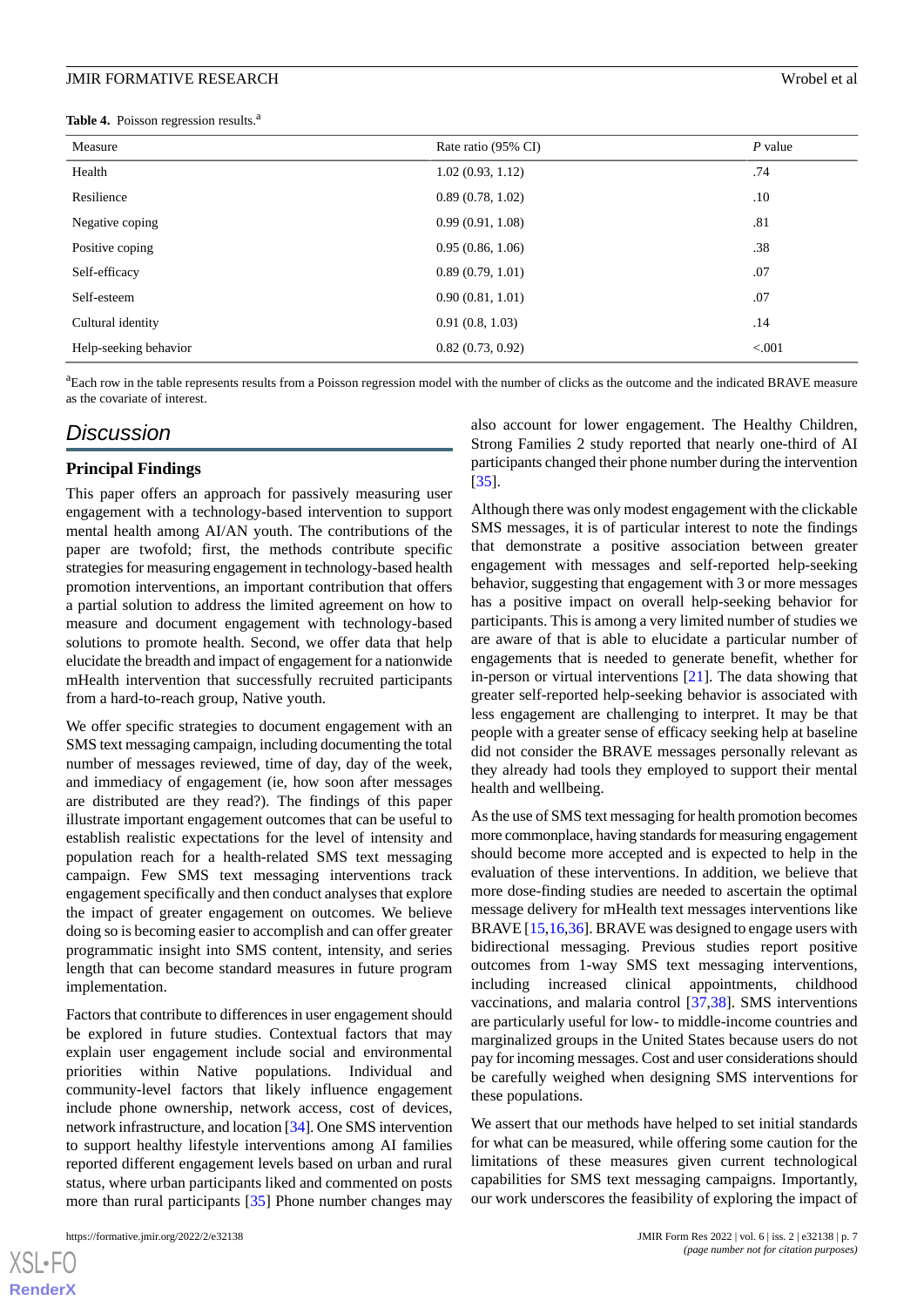engagement on intended outcomes, allowing for more precise exploration of the dose-response relationship that may be realized through these low-touch initiatives with potential for reaching high numbers of users.

#### **Limitations**

There are several limitations of this study. Our sample size was small for some of the engagement measures and some of the data were not easily captured. For example, some phone numbers from clicks were not linked to participants who had completed follow-up surveys, so for these participants, we could not explore a relationship between engagement and demographic or efficacy data. By contrast, for some participants, we had efficacy and demographic data, but no engagement data; thus, we could not determine if the lack of engagement (0 clicks) was truly due to no engagement or because we were not able to recover engagement data for those users. Finally, for participants who interacted with the content by going to the site of the material directly (eg, accessing a video on YouTube) rather than clicking on the link in the text message, we were not able to track content accessed in this way. Overall, the engagement data is likely an underestimation. This suggests having multiple approaches to tracking data that go beyond the passive methods we described here could be an improvement in study design. There are also systems that integrate the backend databases and engagement logs, so that all engagement is tracked through the same system that delivered messages, such as Twilio (Twilio Inc) [\[39](#page-9-12)] or Messenger (Meta Platforms Inc) [\[40](#page-9-13)], two commercial platforms for scaled text message delivery campaigns.

#### **Conclusions**

The BRAVE intervention was designed and promoted by the We R Native team, whose extensive credibility and reach with AI/AN youth was potentially a factor in having users read messages quickly (eg, half of users reading messages within the first minute of distribution) and in having users access content (primarily YouTube videos developed by the team). Despite this credibility, there was still a very modest level of engagement overall, with users only clicking a median of 2 message links from the campaign. This suggests that it may be challenging, even for a well-known and well-respected organization that has strong ties to the communities it serves, to use text messages as a stand-alone intervention strategy.

Although there have been positive outcomes from stand-alone SMS text messaging campaigns, such as those targeting smoking cessation and healthy pregnancy [\[41](#page-9-14)], the majority of positive outcomes from SMS text messaging interventions for health promotion have been linked to specific clinical or organizational interventions that facilitate amplification of clinic- or community-based initiatives with supplemental texting to enhance or extend that which occurs in face-to-face settings [[13,](#page-8-7)[42-](#page-9-15)[44\]](#page-9-16). A useful next step would be to consider linking the BRAVE intervention to school-, clinic-, or community-based mental health programs for AI/AN youth as a way to enhance the intervention. Doing so could help build connections to local health services and destigmatize help-seeking, an important goal of the BRAVE SMS series.

#### **Acknowledgments**

The project was also supported by the Technology and Adolescent Mental Wellness (TAM) program, run by the Social Media and Adolescent Health Research Team, housed within the Department of Pediatrics at the University of Wisconsin-Madison. TAM is a funding and dissemination mechanism made up of researchers, industry representatives, health care providers, and youth themselves, all of whom are asking and generating novel responses to the following foundational question: How can technology support adolescent mental wellness?

The intervention was developed, in part, with staff funded by grant number H79SM082106 from the Substance Abuse and Mental Health Service Administration (SAMHSA). The views, opinions and content of this publication are those of the authors and contributors, and do not necessarily reflect the views, opinions, or policies of the Centers for Medicare and Medicaid Services, SAMHSA, or the Department of Health and Human Services, and should not be construed as such.

#### <span id="page-7-0"></span>**Conflicts of Interest**

<span id="page-7-1"></span>Authors JW, JS, KS, and SB are employees of the University of Colorado co-led the BRAVE intervention. RP, DS, and SCR are employees of the NPAIHB, which developed the BRAVE intervention.

#### <span id="page-7-2"></span>**References**

- <span id="page-7-3"></span>1. Grunbaum J, Kann L, Kinchen S, Williams B, Ross J, Lowry R, et al. Youth risk behavior surveillance--United States, 2001. J Sch Health 2002 Oct;72(8):313-328. [doi: [10.1111/j.1746-1561.2002.tb07917.x\]](http://dx.doi.org/10.1111/j.1746-1561.2002.tb07917.x) [Medline: [12389372](http://www.ncbi.nlm.nih.gov/entrez/query.fcgi?cmd=Retrieve&db=PubMed&list_uids=12389372&dopt=Abstract)]
- <span id="page-7-4"></span>2. Anderson RN. Deaths: leading causes for 2000. Natl Vital Stat Rep 2002 Sep 16;50(16):1-85 [\[FREE Full text\]](https://www.cdc.gov/nchs/data/nvsr/nvsr50/nvsr50_16.pdf) [Medline: [12355905](http://www.ncbi.nlm.nih.gov/entrez/query.fcgi?cmd=Retrieve&db=PubMed&list_uids=12355905&dopt=Abstract)]
- 3. Kessler RC, Borges G, Walters EE. Prevalence of and risk factors for lifetime suicide attempts in the National Comorbidity Survey. Arch Gen Psychiatry 1999 Jul;56(7):617-626. [doi: [10.1001/archpsyc.56.7.617\]](http://dx.doi.org/10.1001/archpsyc.56.7.617) [Medline: [10401507](http://www.ncbi.nlm.nih.gov/entrez/query.fcgi?cmd=Retrieve&db=PubMed&list_uids=10401507&dopt=Abstract)]
- 4. Womble A. Teen life, interrupted. Crisis Text Line. URL:<https://www.crisistextline.org/blog/2021/03/23/teen-life-interrupted/> [accessed 2021-06-01]
- 5. 2018 state of Native youth report: generation Indigenous. Center for Native American Youth. 2018. URL: [https://www.](https://www.cnay.org/wp-content/uploads/2019/09/CNAY_AR2018_FINAL_Web_110618-2.pdf) [cnay.org/wp-content/uploads/2019/09/CNAY\\_AR2018\\_FINAL\\_Web\\_110618-2.pdf](https://www.cnay.org/wp-content/uploads/2019/09/CNAY_AR2018_FINAL_Web_110618-2.pdf) [accessed 2022-01-06]

 $XSI - F($ **[RenderX](http://www.renderx.com/)**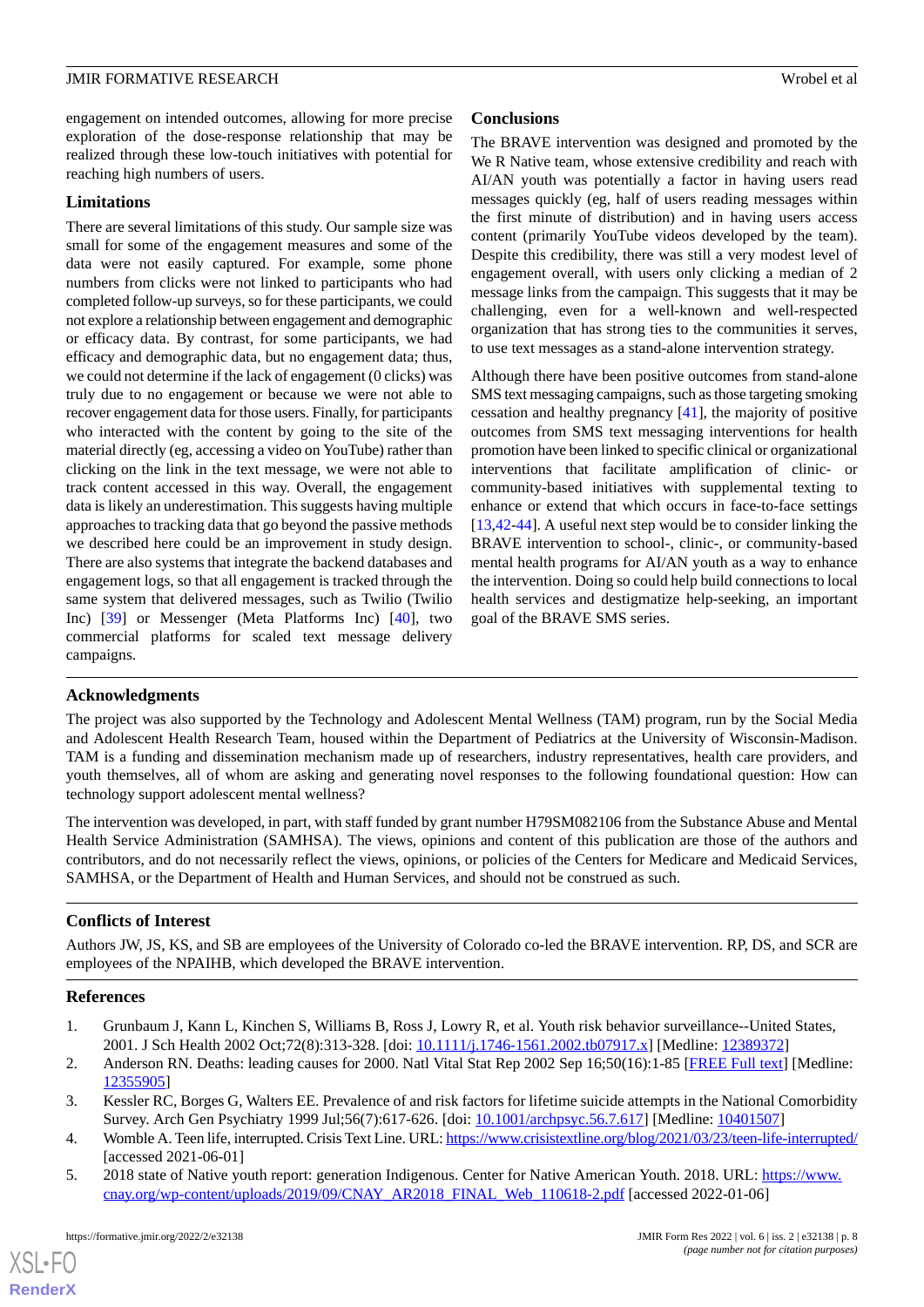#### **JMIR FORMATIVE RESEARCH WEEKSTANDER WEEKSTANDER WEEKSTANDER WEEKSTANDER WEEKSTANDER WEEKSTANDER WEEKSTANDER WEEKSTANDER ENGINEERING WEEKSTANDER IN A STATISTIC METALLOGIES ON A STATISTIC METALLOGIES ON A STATISTIC METALLOG**

- <span id="page-8-0"></span>6. Subica AM, Wu L. Substance use and suicide in Pacific Islander, American Indian, and multiracial youth. Am J Prev Med 2018 Jun;54(6):795-805 [\[FREE Full text\]](http://europepmc.org/abstract/MED/29656915) [doi: [10.1016/j.amepre.2018.02.003](http://dx.doi.org/10.1016/j.amepre.2018.02.003)] [Medline: [29656915](http://www.ncbi.nlm.nih.gov/entrez/query.fcgi?cmd=Retrieve&db=PubMed&list_uids=29656915&dopt=Abstract)]
- <span id="page-8-1"></span>7. Wexler L, Chandler M, Gone JP, Cwik M, Kirmayer LJ, LaFromboise T, et al. Advancing suicide prevention research With rural American Indian and Alaska Native populations. Am J Public Health 2015 May;105(5):891-899. [doi: [10.2105/ajph.2014.302517](http://dx.doi.org/10.2105/ajph.2014.302517)]
- <span id="page-8-2"></span>8. Bartgis J, Albright G. Online role-play simulations with emotionally responsive avatars for the early detection of Native youth psychological distress, including depression and suicidal ideation. Am Indian Alsk Native Ment Health Res 2016;23(2):1-27. [doi: [10.5820/aian.2302.2016.1\]](http://dx.doi.org/10.5820/aian.2302.2016.1) [Medline: [27115130\]](http://www.ncbi.nlm.nih.gov/entrez/query.fcgi?cmd=Retrieve&db=PubMed&list_uids=27115130&dopt=Abstract)
- <span id="page-8-4"></span><span id="page-8-3"></span>9. Center for American Indian Health. Culture forward: a strengths and culture based tool to protect our Native youth from suicide. Center for American Indian Health. URL:<https://caih.jhu.edu/programs/cultureforward> [accessed 2021-06-01]
- <span id="page-8-5"></span>10. Kannisto KA, Koivunen MH, Välimäki MA. Use of mobile phone text message reminders in health care services: a narrative literature review. J Med Internet Res 2014 Oct 17;16(10):e222 [\[FREE Full text\]](https://www.jmir.org/2014/10/e222/) [doi: [10.2196/jmir.3442\]](http://dx.doi.org/10.2196/jmir.3442) [Medline: [25326646](http://www.ncbi.nlm.nih.gov/entrez/query.fcgi?cmd=Retrieve&db=PubMed&list_uids=25326646&dopt=Abstract)]
- <span id="page-8-6"></span>11. Devine S, Bull S, Dreisbach S, Shlay J. Enhancing a teen pregnancy prevention program with text messaging: engaging minority youth to develop TOP ® Plus Text. J Adolesc Health 2014 Mar;54(3 Suppl):S78-S83 [[FREE Full text](https://linkinghub.elsevier.com/retrieve/pii/S1054-139X(13)00799-4)] [doi: [10.1016/j.jadohealth.2013.12.005](http://dx.doi.org/10.1016/j.jadohealth.2013.12.005)] [Medline: [24560081](http://www.ncbi.nlm.nih.gov/entrez/query.fcgi?cmd=Retrieve&db=PubMed&list_uids=24560081&dopt=Abstract)]
- <span id="page-8-7"></span>12. Psihogios AM, Li Y, Butler E, Hamilton J, Daniel LC, Barakat LP, et al. Text message responsivity in a 2-way short message service pilot intervention With adolescent and young adult survivors of cancer. JMIR Mhealth Uhealth 2019 Apr 18;7(4):e12547 [\[FREE Full text](https://mhealth.jmir.org/2019/4/e12547/)] [doi: [10.2196/12547\]](http://dx.doi.org/10.2196/12547) [Medline: [30998225\]](http://www.ncbi.nlm.nih.gov/entrez/query.fcgi?cmd=Retrieve&db=PubMed&list_uids=30998225&dopt=Abstract)
- <span id="page-8-8"></span>13. Head KJ, Noar SM, Iannarino NT, Grant HN. Efficacy of text messaging-based interventions for health promotion: a meta-analysis. Soc Sci Med 2013 Nov;97:41-48. [doi: [10.1016/j.socscimed.2013.08.003\]](http://dx.doi.org/10.1016/j.socscimed.2013.08.003) [Medline: [24161087\]](http://www.ncbi.nlm.nih.gov/entrez/query.fcgi?cmd=Retrieve&db=PubMed&list_uids=24161087&dopt=Abstract)
- <span id="page-8-9"></span>14. Short CE, DeSmet A, Woods C, Williams SL, Maher C, Middelweerd A, et al. Measuring engagement in eHealth and mHealth behavior change interventions: viewpoint of methodologies. J Med Internet Res 2018 Nov 16;20(11):e292 [\[FREE](https://www.jmir.org/2018/11/e292/) [Full text\]](https://www.jmir.org/2018/11/e292/) [doi: [10.2196/jmir.9397](http://dx.doi.org/10.2196/jmir.9397)] [Medline: [30446482\]](http://www.ncbi.nlm.nih.gov/entrez/query.fcgi?cmd=Retrieve&db=PubMed&list_uids=30446482&dopt=Abstract)
- <span id="page-8-18"></span>15. McVay MA, Bennett GG, Steinberg D, Voils CI. Dose-response research in digital health interventions: concepts, considerations, and challenges. Health Psychol 2019 Dec;38(12):1168-1174 [[FREE Full text](http://europepmc.org/abstract/MED/31580127)] [doi: [10.1037/hea0000805](http://dx.doi.org/10.1037/hea0000805)] [Medline: [31580127](http://www.ncbi.nlm.nih.gov/entrez/query.fcgi?cmd=Retrieve&db=PubMed&list_uids=31580127&dopt=Abstract)]
- <span id="page-8-10"></span>16. Evans W, Nielsen PE, Szekely DR, Bihm JW, Murray EA, Snider J, et al. Dose-response effects of the text4baby mobile health program: randomized controlled trial. JMIR Mhealth Uhealth 2015;3(1):e12 [\[FREE Full text\]](http://mhealth.jmir.org/2015/1/e12/) [doi: [10.2196/mhealth.3909](http://dx.doi.org/10.2196/mhealth.3909)] [Medline: [25630361](http://www.ncbi.nlm.nih.gov/entrez/query.fcgi?cmd=Retrieve&db=PubMed&list_uids=25630361&dopt=Abstract)]
- <span id="page-8-11"></span>17. Perski O, Blandford A, West R, Michie S. Conceptualising engagement with digital behaviour change interventions: a systematic review using principles from critical interpretive synthesis. Transl Behav Med 2017 Jun;7(2):254-267 [[FREE](http://europepmc.org/abstract/MED/27966189) [Full text\]](http://europepmc.org/abstract/MED/27966189) [doi: [10.1007/s13142-016-0453-1](http://dx.doi.org/10.1007/s13142-016-0453-1)] [Medline: [27966189](http://www.ncbi.nlm.nih.gov/entrez/query.fcgi?cmd=Retrieve&db=PubMed&list_uids=27966189&dopt=Abstract)]
- 18. Vandelanotte C, Müller AM, Short CE, Hingle M, Nathan N, Williams SL, et al. Past, present, and future of eHealth and mHealth research to improve physical activity and dietary behaviors. J Nutr Educ Behav 2016 Mar;48(3):219-228.e1. [doi: [10.1016/j.jneb.2015.12.006](http://dx.doi.org/10.1016/j.jneb.2015.12.006)] [Medline: [26965100](http://www.ncbi.nlm.nih.gov/entrez/query.fcgi?cmd=Retrieve&db=PubMed&list_uids=26965100&dopt=Abstract)]
- <span id="page-8-17"></span>19. Michie S, Yardley L, West R, Patrick K, Greaves F. Developing and evaluating digital interventions to promote behavior change in health and health care: recommendations resulting From an international workshop. J Med Internet Res 2017 Jun 29;19(6):e232 [\[FREE Full text\]](https://www.jmir.org/2017/6/e232/) [doi: [10.2196/jmir.7126\]](http://dx.doi.org/10.2196/jmir.7126) [Medline: [28663162\]](http://www.ncbi.nlm.nih.gov/entrez/query.fcgi?cmd=Retrieve&db=PubMed&list_uids=28663162&dopt=Abstract)
- <span id="page-8-12"></span>20. Kelders SM, Kok RN, Ossebaard HC, Van Gemert-Pijnen JE. Persuasive system design does matter: a systematic review of adherence to web-based interventions. J Med Internet Res 2012 Nov 14;14(6):e152 [[FREE Full text](https://www.jmir.org/2012/6/e152/)] [doi: [10.2196/jmir.2104](http://dx.doi.org/10.2196/jmir.2104)] [Medline: [23151820](http://www.ncbi.nlm.nih.gov/entrez/query.fcgi?cmd=Retrieve&db=PubMed&list_uids=23151820&dopt=Abstract)]
- <span id="page-8-13"></span>21. Devine S, Leeds C, Shlay JC, Leytem A, Beum R, Bull S. Methods to assess youth engagement in a text messaging supplement to an effective teen pregnancy program. J Biomed Inform 2015 Aug;56:379-386 [\[FREE Full text\]](https://linkinghub.elsevier.com/retrieve/pii/S1532-0464(15)00143-4) [doi: [10.1016/j.jbi.2015.07.003](http://dx.doi.org/10.1016/j.jbi.2015.07.003)] [Medline: [26173038\]](http://www.ncbi.nlm.nih.gov/entrez/query.fcgi?cmd=Retrieve&db=PubMed&list_uids=26173038&dopt=Abstract)
- <span id="page-8-14"></span>22. Bull S, Schmiege S, Hammes A, Devine S, Gutierrez Y, Shlay J. Measurement and impacts of engagement with a text message program on pregnancy prevention among youth. In: Moreno M, Hoopes A, editors. Technology and Adolescent Health: In Schools and Beyond. Amsterdam, the Netherlands: Elsevier; 2020.
- <span id="page-8-16"></span><span id="page-8-15"></span>23. Craig Rushing S, Kelley A, Bull S, Stephens D, Wrobel J, Silvasstar J, et al. Efficacy of an mHealth intervention (BRAVE) to promote mental wellness for American Indian and Alaska Native teenagers and young adults: randomized controlled trial. JMIR Ment Health 2021 Sep 15;8(9):e26158 [\[FREE Full text\]](https://mental.jmir.org/2021/9/e26158/) [doi: [10.2196/26158](http://dx.doi.org/10.2196/26158)] [Medline: [34524092\]](http://www.ncbi.nlm.nih.gov/entrez/query.fcgi?cmd=Retrieve&db=PubMed&list_uids=34524092&dopt=Abstract)
- 24. Stephens D, Peterson R, Singer M, Johnson J, Rushing SC, Kelley A. Recruiting and engaging American Indian and Alaska Native teens and young adults in a SMS help-seeking intervention: lessons learned from the BRAVE study. Int J Environ Res Public Health 2020 Dec 16;17(24):9437 [\[FREE Full text\]](https://www.mdpi.com/resolver?pii=ijerph17249437) [doi: [10.3390/ijerph17249437\]](http://dx.doi.org/10.3390/ijerph17249437) [Medline: [33339260](http://www.ncbi.nlm.nih.gov/entrez/query.fcgi?cmd=Retrieve&db=PubMed&list_uids=33339260&dopt=Abstract)]
- 25. SMS marketing software and API that drives action. Upland. URL: <https://uplandsoftware.com/mobile-messaging/>
- 26. Donovan D, Thomas L, Sigo R, Price L, Lonczak H, Lawrence N, et al. Healing of the canoe: preliminary results of a culturally tailored intervention to prevent substance abuse and promote tribal identity for Native youth in two Pacific Northwest tribes. Am Indian Alsk Native Ment Health Res 2015;22(1):42-76 [\[FREE Full text\]](http://europepmc.org/abstract/MED/25768390) [doi: [10.5820/aian.2201.2015.42\]](http://dx.doi.org/10.5820/aian.2201.2015.42) [Medline: [25768390\]](http://www.ncbi.nlm.nih.gov/entrez/query.fcgi?cmd=Retrieve&db=PubMed&list_uids=25768390&dopt=Abstract)

[XSL](http://www.w3.org/Style/XSL)•FO **[RenderX](http://www.renderx.com/)**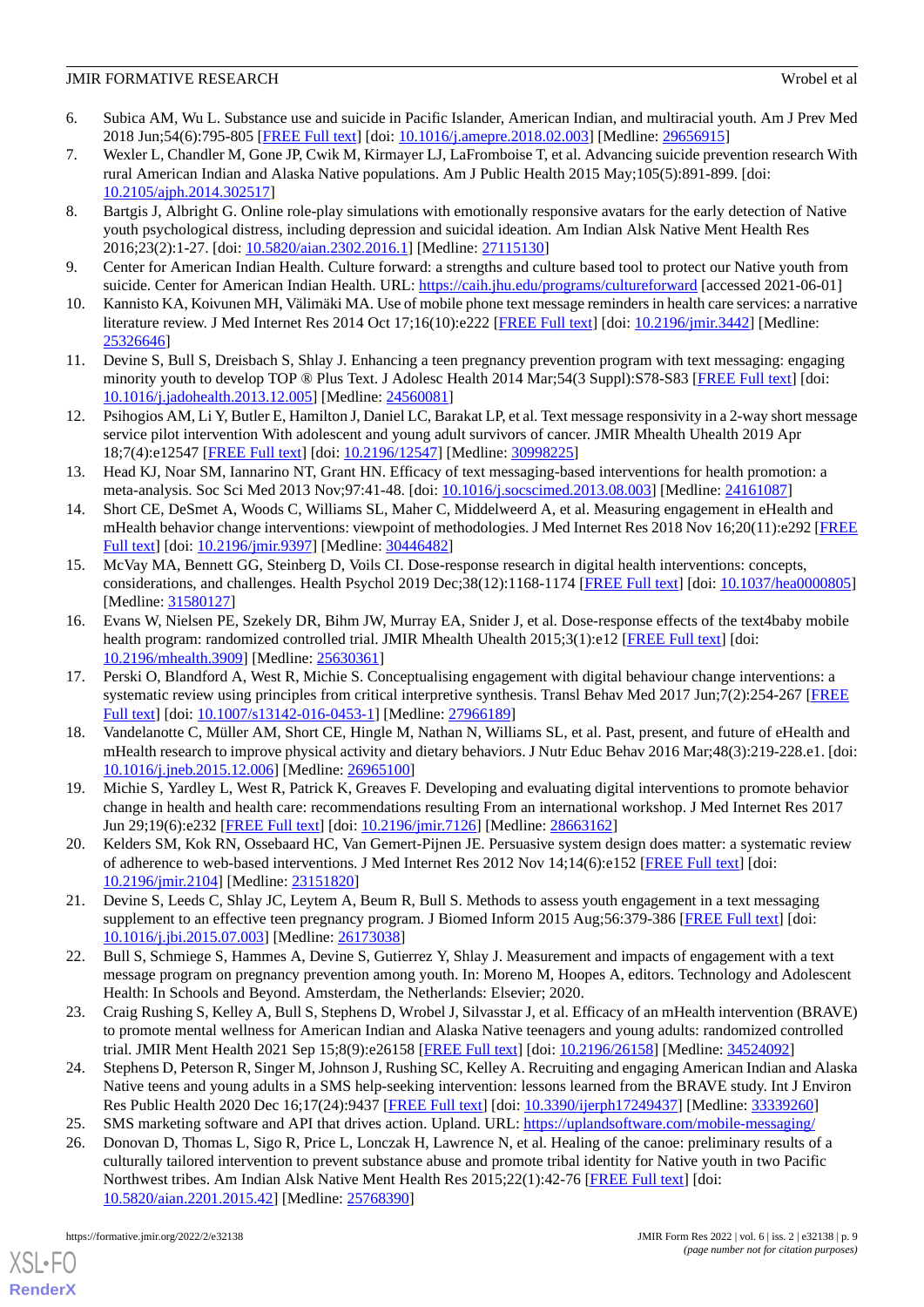#### **JMIR FORMATIVE RESEARCH WEEKSTANDER WEEKSTANDER WEEKSTANDER WEEKSTANDER WEEKSTANDER WEEKSTANDER WEEKSTANDER WEEKSTANDER ENGINEERING WEEKSTANDER IN A STATISTIC METALLOGIES ON A STATISTIC METALLOGIES ON A STATISTIC METALLOG**

- <span id="page-9-0"></span>27. Grunbaum J, Kann L, Kinchen S, Williams B, Ross J, Lowry R, et al. Youth risk behavior surveillance--United States, 2001. MMWR Surveill Summ 2002 Jun 28;51(4):1-62 [[FREE Full text](http://www.cdc.gov/mmwr/preview/mmwrhtml/ss5104a1.htm)] [Medline: [12102329](http://www.ncbi.nlm.nih.gov/entrez/query.fcgi?cmd=Retrieve&db=PubMed&list_uids=12102329&dopt=Abstract)]
- <span id="page-9-2"></span><span id="page-9-1"></span>28. Hernandez B, Vigna J, Kelley ML. The Youth Coping Responses Inventory: development and initial validation. J Clin Psychol 2010 Sep;66(9):1008-1025. [doi: [10.1002/jclp.20697\]](http://dx.doi.org/10.1002/jclp.20697) [Medline: [20694963\]](http://www.ncbi.nlm.nih.gov/entrez/query.fcgi?cmd=Retrieve&db=PubMed&list_uids=20694963&dopt=Abstract)
- <span id="page-9-3"></span>29. Ungar M, Liebenberg L. Assessing resilience across cultures using mixed methods: construction of the Child and Youth Resilience Measure. J Mix Methods Res 2011 Apr;5(2):126-149. [doi: [10.1177/1558689811400607\]](http://dx.doi.org/10.1177/1558689811400607)
- <span id="page-9-4"></span>30. Bandura A. Guide for constructing self-efficacy scales. In: Pajares F, Urban T, editors. Self-Efficacy Beliefs of Adolescents. Charlotte, NC: Information Age Publishing; 2006:307-337.
- <span id="page-9-5"></span>31. Dauphinais P, LaFromboise T, Rowe W. Perceived problems and sources of help for American Indian Students. CES 1980;20(1):37-44. [doi: [10.1002/j.1556-6978.1980.tb02030.x\]](http://dx.doi.org/10.1002/j.1556-6978.1980.tb02030.x)
- <span id="page-9-7"></span><span id="page-9-6"></span>32. Rosenberg M. Society and the Adolescent Self-Image. Princeton, NJ: Princeton University Press; 1965:1-326.
- 33. R-Project. URL:<https://www.R-project.org/>
- <span id="page-9-8"></span>34. Hobson GR, Caffery LJ, Neuhaus M, Langbecker DH. Mobile health for First Nations populations: systematic review. JMIR Mhealth Uhealth 2019 Oct 07;7(10):e14877 [[FREE Full text](https://mhealth.jmir.org/2019/10/e14877/)] [doi: [10.2196/14877\]](http://dx.doi.org/10.2196/14877) [Medline: [31593537](http://www.ncbi.nlm.nih.gov/entrez/query.fcgi?cmd=Retrieve&db=PubMed&list_uids=31593537&dopt=Abstract)]
- <span id="page-9-9"></span>35. Tomayko EJ, Webber EJ, Cronin KA, Prince RJ, Adams AK. Use of text messaging and Facebook groups to support the Healthy Children, Strong Families 2 healthy lifestyle intervention for American Indian families. Curr Dev Nutr 2021 Jun;5(Suppl 4):32-39 [[FREE Full text](http://europepmc.org/abstract/MED/34222765)] [doi: [10.1093/cdn/nzaa110](http://dx.doi.org/10.1093/cdn/nzaa110)] [Medline: [34222765\]](http://www.ncbi.nlm.nih.gov/entrez/query.fcgi?cmd=Retrieve&db=PubMed&list_uids=34222765&dopt=Abstract)
- <span id="page-9-10"></span>36. Donkin L, Hickie IB, Christensen H, Naismith SL, Neal B, Cockayne NL, et al. Rethinking the dose-response relationship between usage and outcome in an online intervention for depression: randomized controlled trial. J Med Internet Res 2013 Oct 17;15(10):e231 [[FREE Full text](https://www.jmir.org/2013/10/e231/)] [doi: [10.2196/jmir.2771](http://dx.doi.org/10.2196/jmir.2771)] [Medline: [24135213](http://www.ncbi.nlm.nih.gov/entrez/query.fcgi?cmd=Retrieve&db=PubMed&list_uids=24135213&dopt=Abstract)]
- <span id="page-9-11"></span>37. Mohammed A, Acheampong PR, Otupiri E, Osei FA, Larson-Reindorf R, Owusu-Dabo E. Mobile phone short message service (SMS) as a malaria control tool: a quasi-experimental study. BMC Public Health 2019 Aug 29;19(1):1193 [[FREE](https://bmcpublichealth.biomedcentral.com/articles/10.1186/s12889-019-7336-6) [Full text\]](https://bmcpublichealth.biomedcentral.com/articles/10.1186/s12889-019-7336-6) [doi: [10.1186/s12889-019-7336-6](http://dx.doi.org/10.1186/s12889-019-7336-6)] [Medline: [31464623](http://www.ncbi.nlm.nih.gov/entrez/query.fcgi?cmd=Retrieve&db=PubMed&list_uids=31464623&dopt=Abstract)]
- <span id="page-9-13"></span><span id="page-9-12"></span>38. Linde D, Korsholm M, Katanga J, Rasch V, Lundh A, Andersen MS. One-way SMS and healthcare outcomes in Africa: systematic review of randomised trials with meta-analysis. PLoS One 2019;14(6):e0217485 [[FREE Full text](https://dx.plos.org/10.1371/journal.pone.0217485)] [doi: [10.1371/journal.pone.0217485\]](http://dx.doi.org/10.1371/journal.pone.0217485) [Medline: [31170176](http://www.ncbi.nlm.nih.gov/entrez/query.fcgi?cmd=Retrieve&db=PubMed&list_uids=31170176&dopt=Abstract)]
- <span id="page-9-14"></span>39. Twilio. Twilio. 2021. URL:<https://www.twilio.com/>
- <span id="page-9-15"></span>40. Messenger. URL: <https://www.messenger.com/>
- 41. Whittaker R, Matoff-Stepp S, Meehan J, Kendrick J, Jordan E, Stange P, et al. Text4baby: development and implementation of a national text messaging health information service. Am J Public Health 2012 Dec;102(12):2207-2213. [doi: [10.2105/AJPH.2012.300736\]](http://dx.doi.org/10.2105/AJPH.2012.300736) [Medline: [23078509](http://www.ncbi.nlm.nih.gov/entrez/query.fcgi?cmd=Retrieve&db=PubMed&list_uids=23078509&dopt=Abstract)]
- 42. Gurol-Urganci I, de Jongh T, Vodopivec-Jamsek V, Atun R, Car J. Mobile phone messaging reminders for attendance at healthcare appointments. Cochrane Database Syst Rev 2013 Dec 05(12):CD007458 [\[FREE Full text\]](http://europepmc.org/abstract/MED/24310741) [doi: [10.1002/14651858.CD007458.pub3\]](http://dx.doi.org/10.1002/14651858.CD007458.pub3) [Medline: [24310741](http://www.ncbi.nlm.nih.gov/entrez/query.fcgi?cmd=Retrieve&db=PubMed&list_uids=24310741&dopt=Abstract)]
- <span id="page-9-16"></span>43. de Jongh T, Gurol-Urganci I, Vodopivec-Jamsek V, Car J, Atun R. Mobile phone messaging for facilitating self-management of long-term illnesses. Cochrane Database Syst Rev 2012 Dec 12;12:CD007459 [[FREE Full text](http://europepmc.org/abstract/MED/23235644)] [doi: [10.1002/14651858.CD007459.pub2\]](http://dx.doi.org/10.1002/14651858.CD007459.pub2) [Medline: [23235644](http://www.ncbi.nlm.nih.gov/entrez/query.fcgi?cmd=Retrieve&db=PubMed&list_uids=23235644&dopt=Abstract)]
- 44. Vodopivec-Jamsek V, de Jongh T, Gurol-Urganci I, Atun R, Car J. Mobile phone messaging for preventive health care. Cochrane Database Syst Rev 2012 Dec 12;12:CD007457 [[FREE Full text](http://europepmc.org/abstract/MED/23235643)] [doi: [10.1002/14651858.CD007457.pub2\]](http://dx.doi.org/10.1002/14651858.CD007457.pub2) [Medline: [23235643](http://www.ncbi.nlm.nih.gov/entrez/query.fcgi?cmd=Retrieve&db=PubMed&list_uids=23235643&dopt=Abstract)]

#### **Abbreviations**

**AI/AN:** American Indian and Alaska Native **NPAIHB:** Northwest Portland Area Indian Health Board **SAMHSA:** Substance Abuse and Mental Health Service Administration **TAM:** Technology & Adolescent Mental Wellness

*Edited by G Eysenbach; submitted 15.07.21; peer-reviewed by K Halttu, C Markham; comments to author 17.08.21; revised version received 01.10.21; accepted 22.11.21; published 25.02.22*

*Please cite as:*

*Wrobel J, Silvasstar J, Peterson R, Sumbundu K, Kelley A, Stephens D, Craig Rushing S, Bull S Text Messaging Intervention for Mental Wellness in American Indian and Alaska Native Teens and Young Adults (BRAVE Study): Analysis of User Engagement Patterns JMIR Form Res 2022;6(2):e32138 URL: <https://formative.jmir.org/2022/2/e32138> doi: [10.2196/32138](http://dx.doi.org/10.2196/32138) PMID:*